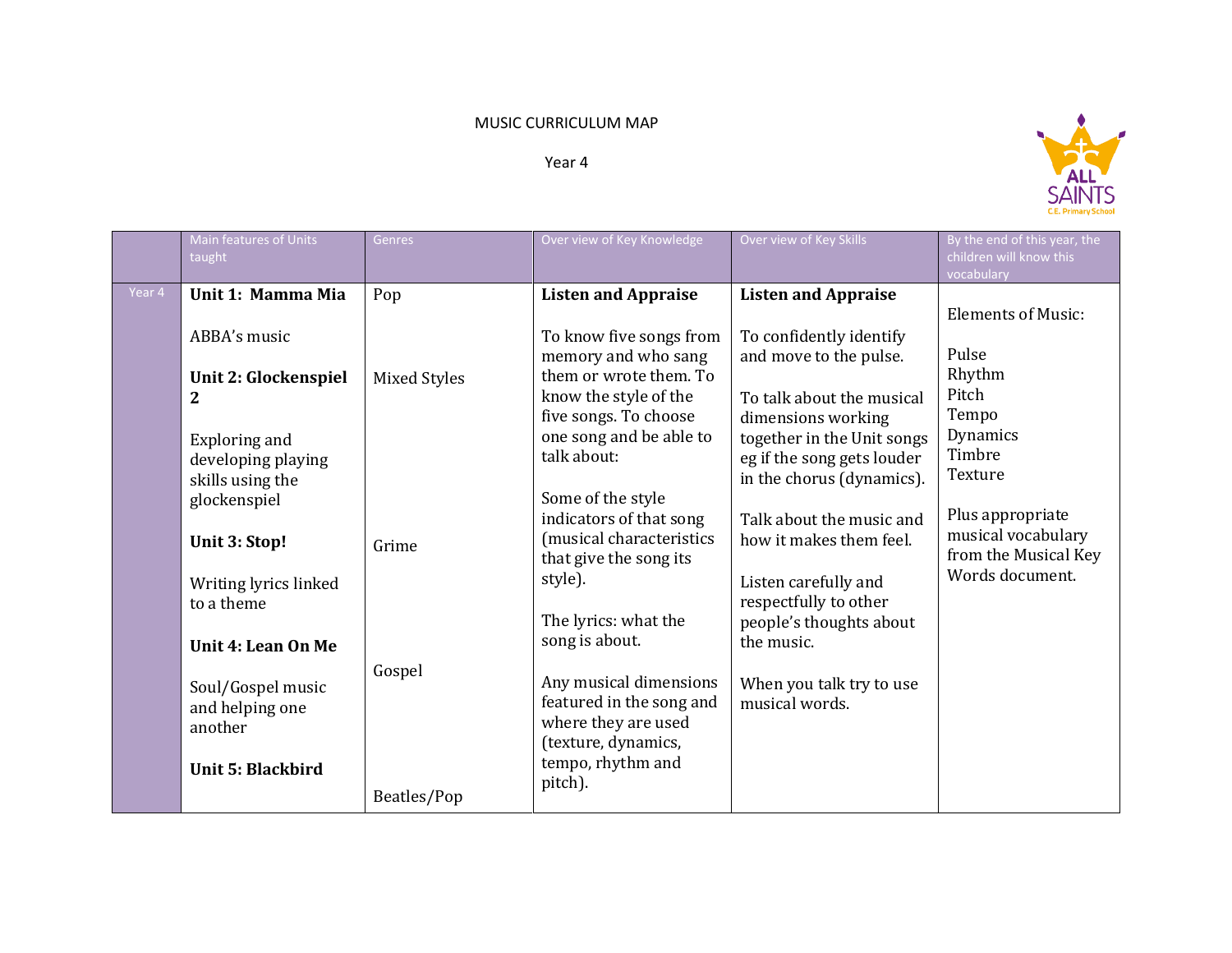| The Beatles, equality<br>and civil rights                                                                                                                           |           | Identify the main<br>sections of the song<br>(introduction, verse,<br>chorus etc).                                                                                                                                                                                                                                                                                                                                                                                                                                  |                                                                                                                                                                                                                                                                                                                       |  |
|---------------------------------------------------------------------------------------------------------------------------------------------------------------------|-----------|---------------------------------------------------------------------------------------------------------------------------------------------------------------------------------------------------------------------------------------------------------------------------------------------------------------------------------------------------------------------------------------------------------------------------------------------------------------------------------------------------------------------|-----------------------------------------------------------------------------------------------------------------------------------------------------------------------------------------------------------------------------------------------------------------------------------------------------------------------|--|
| Unit 6 Reflect,<br><b>Rewind &amp; Replay</b><br>The history of music,<br>look back and<br>consolidate your<br>learning, learn some<br>of the language of<br>music. | Classical | Name some of the<br>instruments they heard<br>in the song.<br><b>Singing</b><br>To know and be able to<br>talk about:<br>Singing in a group can<br>be called a choir<br>Leader or conductor: A<br>person who the choir or<br>group follow<br>Songs can make you feel<br>different things e.g.<br>happy, energetic or sad<br>Singing as part of an<br>ensemble or large group<br>is fun, but that you must<br>listen to each other<br>Texture: How a solo<br>singer makes a thinner<br>texture than a large<br>group | <b>Singing</b><br>To sing in unison and in<br>simple two-parts.<br>To demonstrate a good<br>singing posture.<br>To follow a leader when<br>singing.<br>To enjoy exploring<br>singing solo.<br>To sing with awareness of<br>being 'in tune'.<br>To rejoin the song if lost.<br>To listen to the group<br>when singing. |  |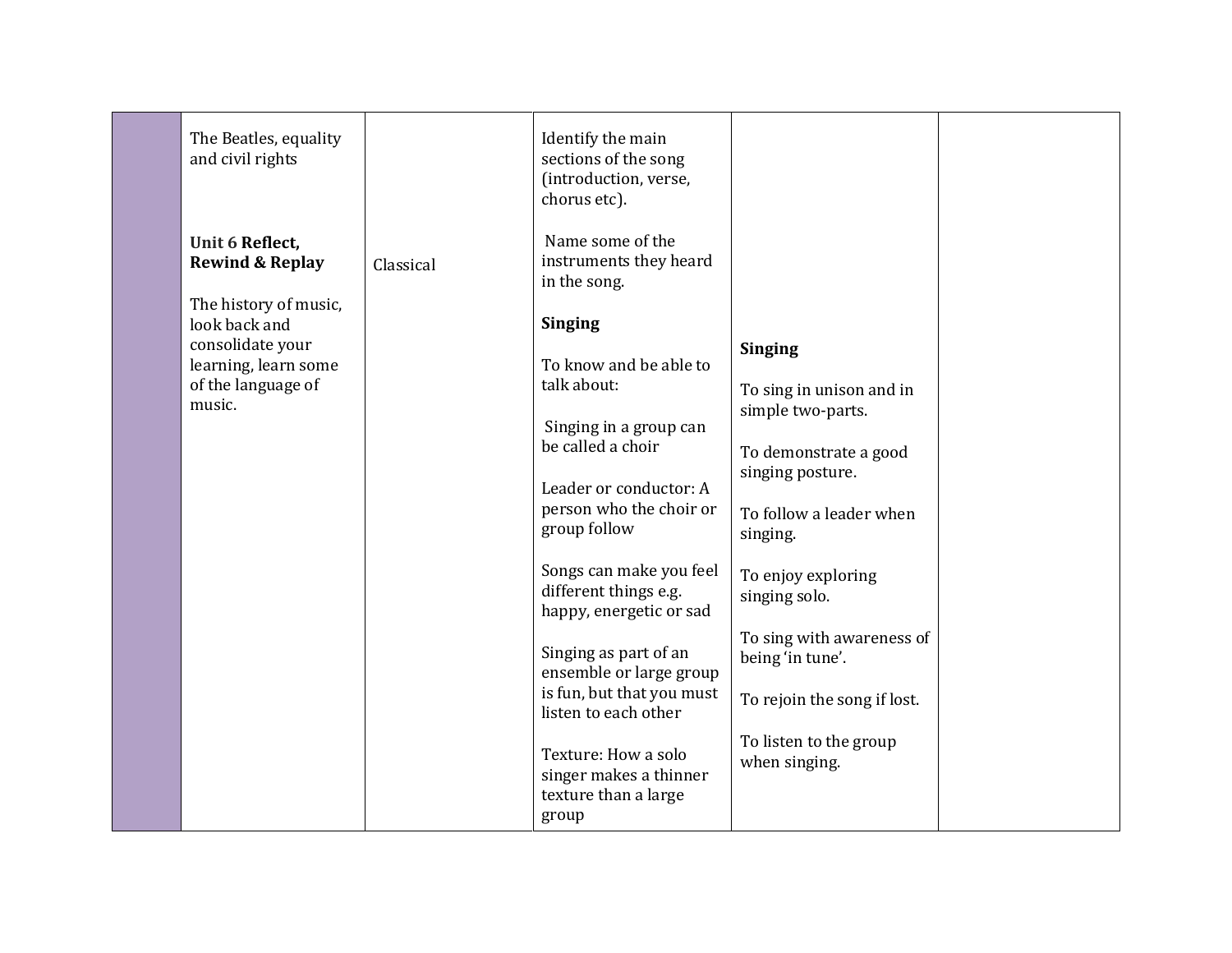|  | To know why you must<br>warm up your voice |                                                 |  |
|--|--------------------------------------------|-------------------------------------------------|--|
|  | Playing                                    |                                                 |  |
|  |                                            | <b>Playing</b>                                  |  |
|  | To know and be able to                     |                                                 |  |
|  | talk about:                                | To treat instruments                            |  |
|  |                                            | carefully and with                              |  |
|  | The instruments used in                    | respect.                                        |  |
|  | class (a glockenspiel,                     |                                                 |  |
|  | recorder or xylophone).                    | Play any one, or all four,                      |  |
|  |                                            | differentiated parts on a                       |  |
|  | Other instruments they                     | tuned instrument - a one-                       |  |
|  | might play or be played                    | note, simple or medium                          |  |
|  | in a band or orchestra or                  | part or the melody of the                       |  |
|  | by their friends.                          | song from memory or                             |  |
|  |                                            | using notation.                                 |  |
|  |                                            |                                                 |  |
|  |                                            | To rehearse and perform                         |  |
|  |                                            | their part within the                           |  |
|  |                                            | context of the Unit song.                       |  |
|  |                                            |                                                 |  |
|  |                                            | To listen to and follow                         |  |
|  |                                            | musical instructions from                       |  |
|  |                                            | a leader.                                       |  |
|  |                                            |                                                 |  |
|  |                                            | To experience leading the                       |  |
|  |                                            | playing by making sure                          |  |
|  |                                            | everyone plays in the<br>playing section of the |  |
|  |                                            | song.                                           |  |
|  |                                            |                                                 |  |
|  |                                            |                                                 |  |
|  |                                            |                                                 |  |
|  |                                            |                                                 |  |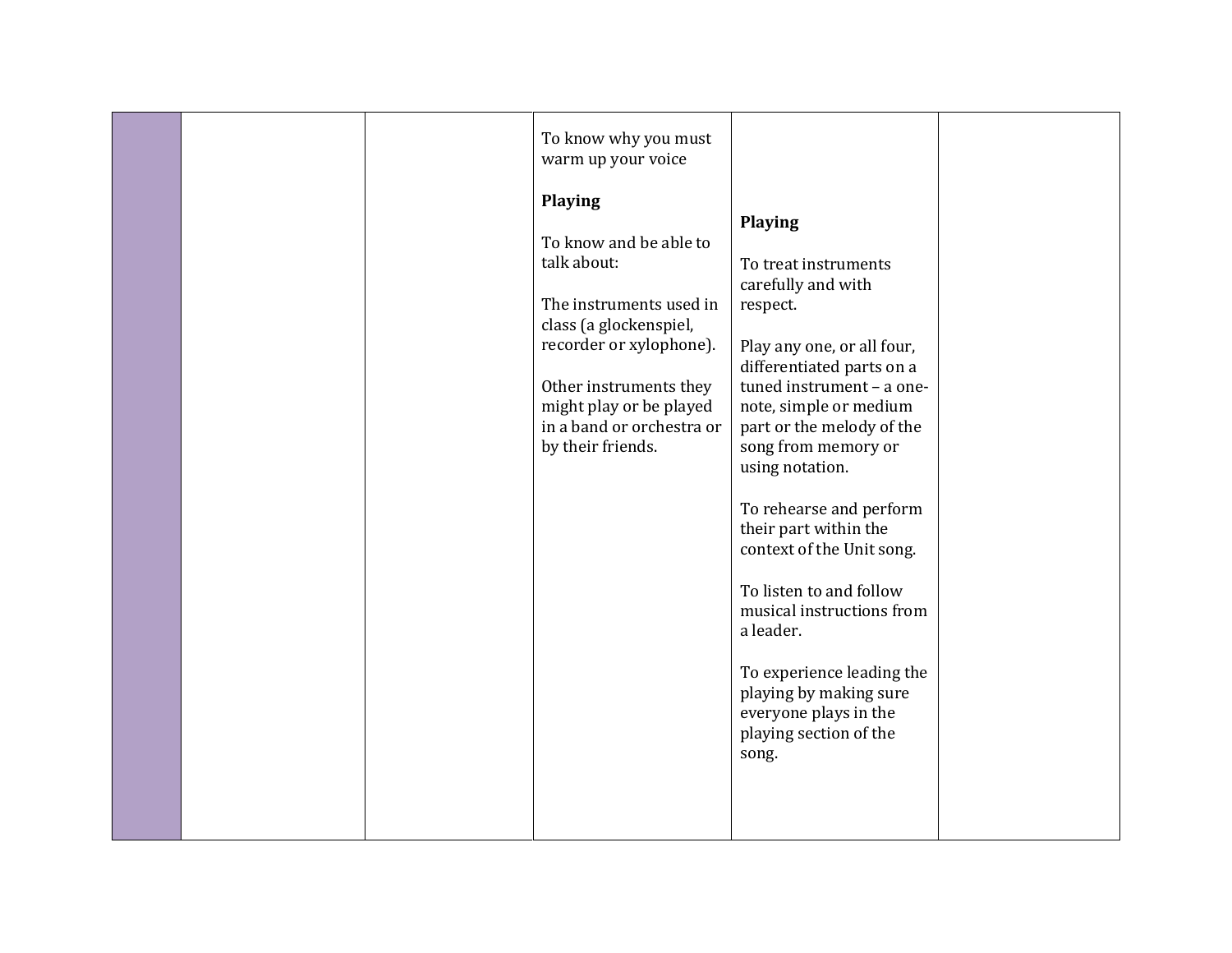|  | Improvisation                                                                                                  | Improvisation<br>Copy Back - Listen and                                                  |  |
|--|----------------------------------------------------------------------------------------------------------------|------------------------------------------------------------------------------------------|--|
|  | To know and be able to<br>talk about<br>improvisation:                                                         | clap back, sing back or<br>play back                                                     |  |
|  | Improvisation is making<br>up your own tunes on<br>the spot                                                    | Play and Improvise -<br>Using instruments, listen<br>and play your own<br>answer using a |  |
|  | When someone<br>improvises, they make                                                                          | prescribed number of<br>notes.                                                           |  |
|  | up their own tune that<br>has never been heard<br>before. It is not written<br>down and belongs to<br>them.    | Improvise! - Take it in<br>turns to improvise using<br>a prescribed number of<br>notes   |  |
|  | To know that using one<br>or two notes confidently<br>is better than using five                                |                                                                                          |  |
|  | To know that if you<br>improvise using the<br>notes you are given, you<br>cannot make a mistake                |                                                                                          |  |
|  | To know that you can<br>use some of the riffs you<br>have heard in the<br>Challenges in your<br>improvisations |                                                                                          |  |
|  |                                                                                                                |                                                                                          |  |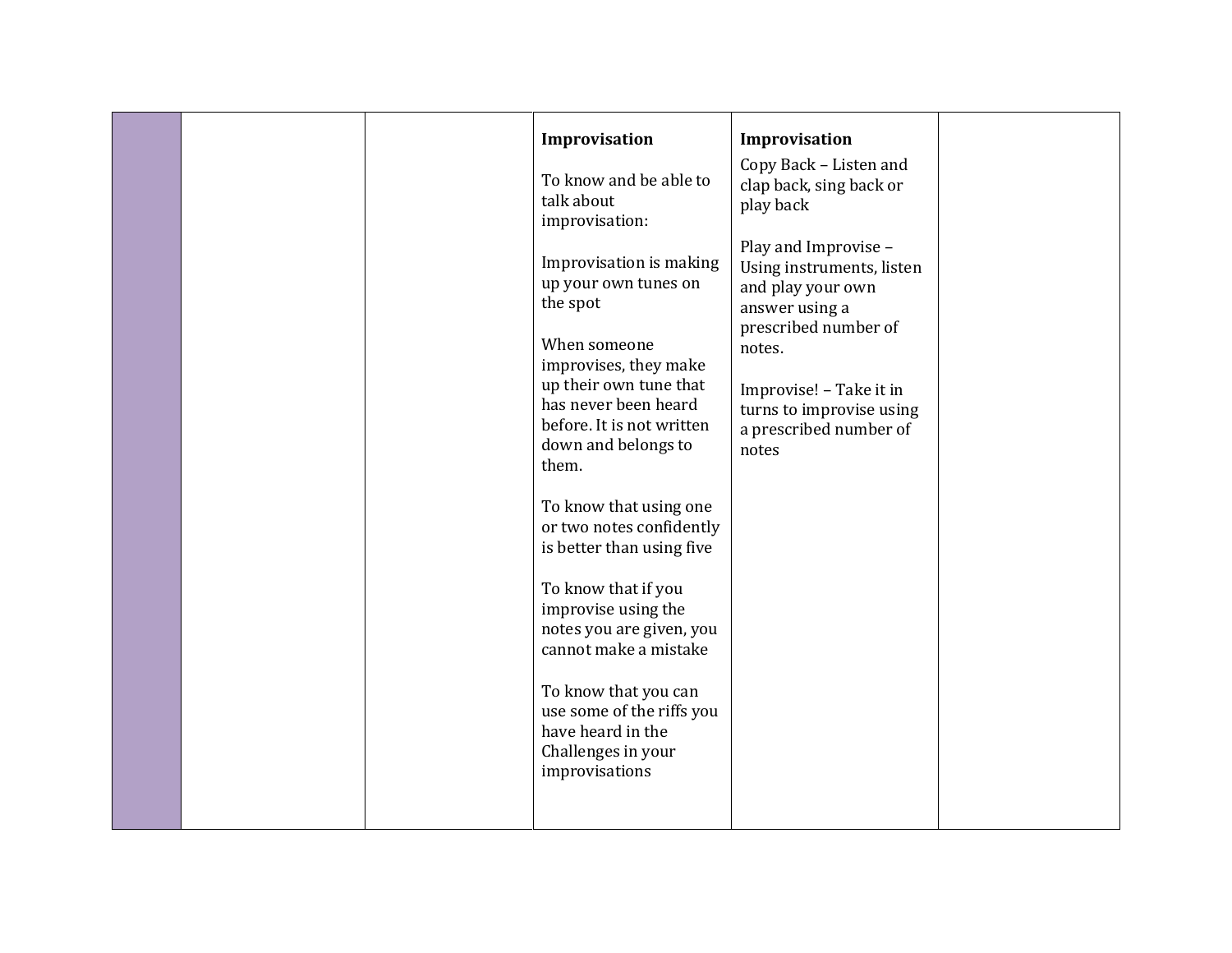|  |                                                                                                                                                                                                                                                                                                                      | Composition                                                                                                                                                                                                                                                                                                                                                                                     |  |
|--|----------------------------------------------------------------------------------------------------------------------------------------------------------------------------------------------------------------------------------------------------------------------------------------------------------------------|-------------------------------------------------------------------------------------------------------------------------------------------------------------------------------------------------------------------------------------------------------------------------------------------------------------------------------------------------------------------------------------------------|--|
|  | Composition<br>To know and be able to<br>talk about:<br>A composition: music<br>that is created by you<br>and kept in some way.<br>It's like writing a story.<br>It can be played or<br>performed again to your<br>friends.<br>Different ways of<br>recording compositions<br>(letter names, symbols,<br>audio etc.) | Help create at least one<br>simple melody using one,<br>three or all five different<br>notes.<br>Plan and create a section<br>of music that can be<br>performed within the<br>context of the unit song.<br>Talk about how it was<br>created.<br>Listen to and reflect upon<br>the developing<br>composition and make<br>musical decisions about<br>pulse, rhythm, pitch,<br>dynamics and tempo. |  |
|  | Performance                                                                                                                                                                                                                                                                                                          | Record the composition<br>in any way appropriate<br>that recognises the<br>connection between<br>sound and symbol (e.g.<br>graphic/pictorial<br>notation).<br>Performance                                                                                                                                                                                                                       |  |
|  | To know and be able to<br>talk about:                                                                                                                                                                                                                                                                                |                                                                                                                                                                                                                                                                                                                                                                                                 |  |